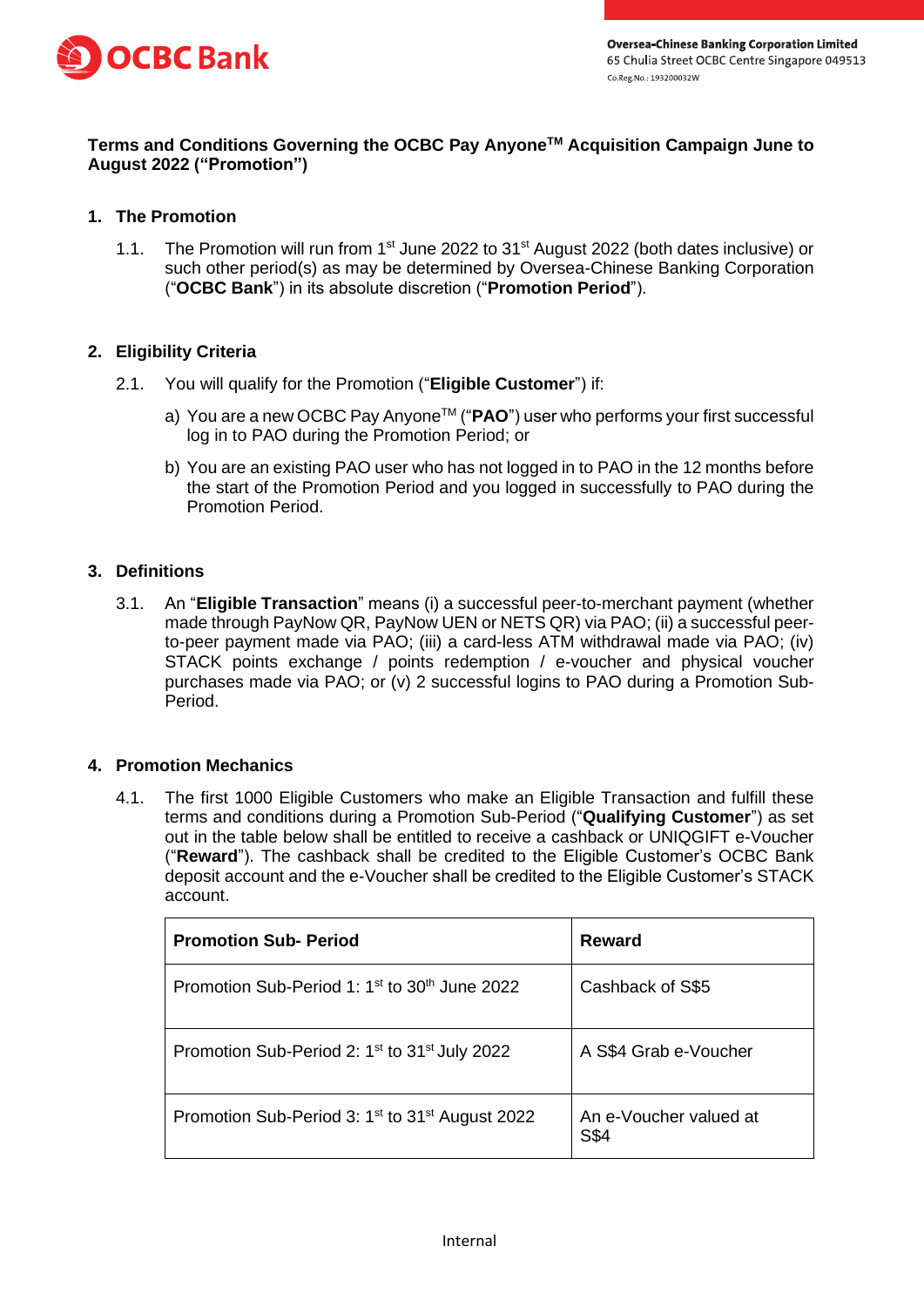

- 4.2. Each Eligible Customer is only entitled to receive the Reward once during each Promotion Sub-Period.
- 4.3. In the event that any person entitled to the Reward is subsequently found to be ineligible for the Promotion, OCBC Bank shall not be obligated or liable to provide the Reward to another Eligible Customer.
- 4.4. The Promotion shall not apply in conjunction with any other privileges or promotions unless otherwise stated.
- 4.5. The Reward is strictly non-refundable, non-transferable, and non-assignable.
- 4.6. The e-Voucher(s) are strictly not exchangeable for cash.
- 4.7. The e-Voucher(s) shall be available for use and redemption at selected third-party merchants. OCBC Bank reserves the right to decide, in its sole and absolute discretion, which third-party merchants the e-Voucher(s) may be used and redeemed at and these third-party merchants may vary from time to time. The use and redemption of these e-Voucher(s) are subject to further terms and conditions which may be imposed by these third-party merchants and OCBC Bank shall not be liable for these terms and conditions. Qualifying Customers who receive these e-Voucher(s) are required to read, understand, and agree to these further terms and conditions.
- 4.8. OCBC Bank reserves the rights in its sole and absolute discretion to determine whether a customer qualifies as an Eligible Customer and whether a transaction qualifies as an Eligible Transaction during the Promotion. If OCBC Bank in its sole and absolute discretion decides that any customer or transaction is not to be considered as an Eligible Customer or a valid Eligible Transaction, the Reward will not be awarded to the Qualifying Customer. OCBC Bank's decision shall be final and OCBC Bank shall not be obliged to entertain any appeal or correspondence on the same.
- 4.9. OCBC Bank reserves the right and at any time at its absolute discretion and without giving any reason or notice to withdraw, clawback, cancel and/or invalidate any Reward awarded to any customer without liability. A customer will not be entitled to any payment or compensation whatsoever in respect of such withdrawal, clawback, cancellation or invalidation.
- 4.10. If any Eligible Customer is subsequently discovered to be ineligible to participate in the Promotion or to receive the Reward, OCBC Bank reserves the right to (i) withdraw the Reward at any time; or (ii) claw-back the Reward or request the relevant customer to repay to or compensate OCBC Bank the value of the Reward at any time, and OCBC Bank shall have the right to debit the value of the Reward or such other amount as it deems fit from the account(s) of the customer. No person shall be entitled to any payment or compensation from OCBC Bank should any Reward be withdrawn, if any Reward is reclaimed by OCBC Bank, or if a customer is asked to repay to or compensate OCBC Bank the value of the Reward for whatsoever reasons.
- 4.11. OCBC Bank reserves the right to substitute or replace the Reward with any item of similar value at its sole discretion without notice to any person.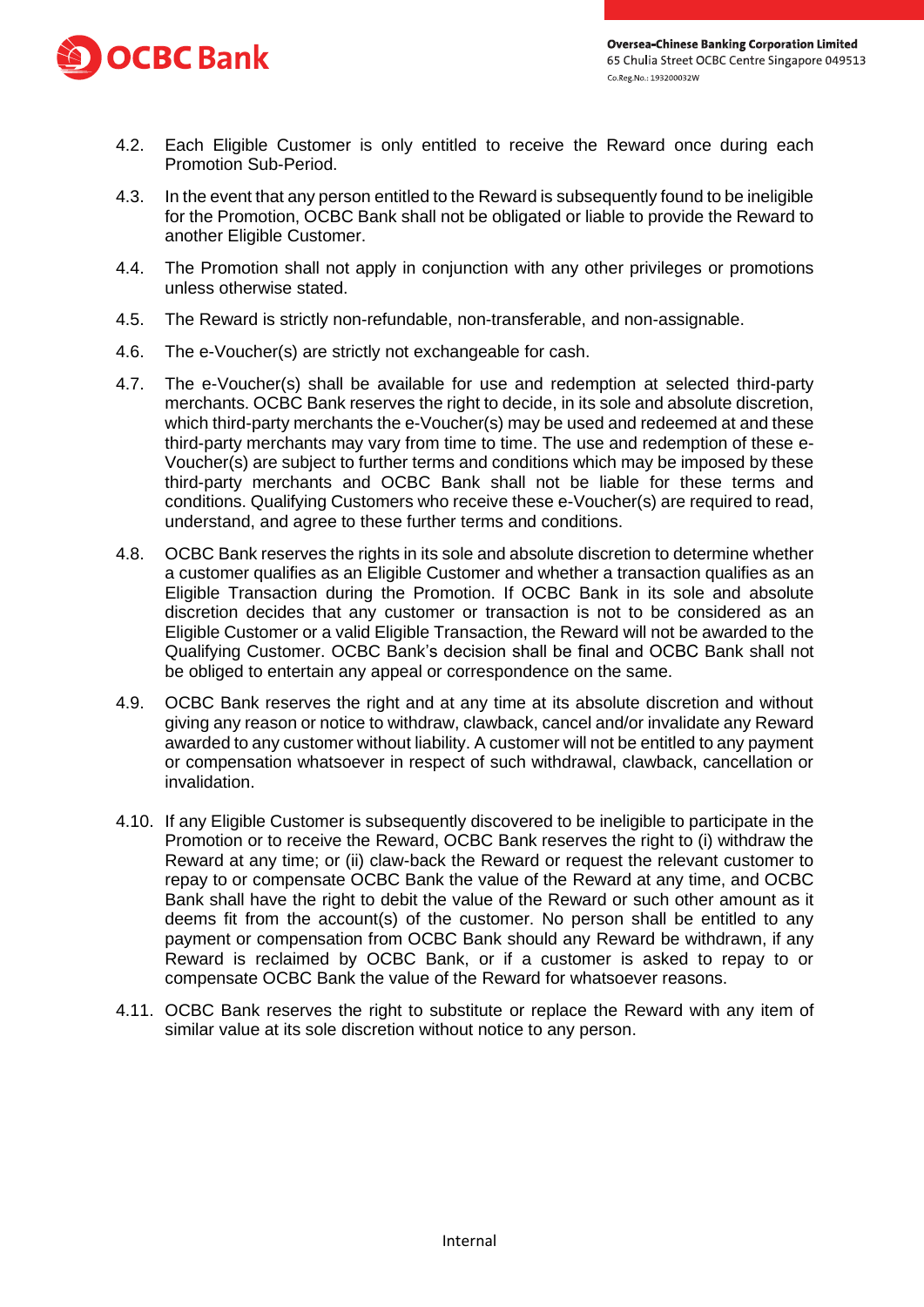

4.12. By participating in this Promotion, Eligible Cardmembers provide their consent for OCBC to collect, use and disclose their personal data, including their names, mobile numbers, and email addresses ("**Personal Data**") for the purposes of determining their eligibility for the Promotion, verifying their identity, contacting them, and administering the Reward. OCBC will collect, use, and disclose the Personal Data of the Eligible Cardmembers in accordance with the Singapore Personal Data Protection Act 2012 and OCBC's Data Protection Policy.

#### **5. Cashback Fulfilment**

- 5.1. A Qualifying Customer will need to have an existing OCBC Bank deposit account to be credited with the cashback.
	- a) If the Qualifying Customer does not have an OCBC Bank deposit account, the Qualifying Customer needs to create an OCBC Bank account to be credited with the cashback.
	- b) Should a Qualifying Customer fail to hold an OCBC Bank deposit account by the end of Promotion Sub-Period 1, the Qualifying Customer shall irrevocably lose his/her entitlement to receive the cashback.
	- c) Subject to the fulfilment of the terms and conditions set out herein, OCBC Bank shall credit the cashback to the Qualifying Customer's OCBC Bank deposit account within 45 days from the end of the Promotion Sub-Period 1, i.e. by 15 August 2022.
- 5.2. OCBC will notify Qualifying Customers of their eligibility by email (or any other suitable means as OCBC may deem fit) within 45 calendar days from the end of Promotion Sub-Period 1.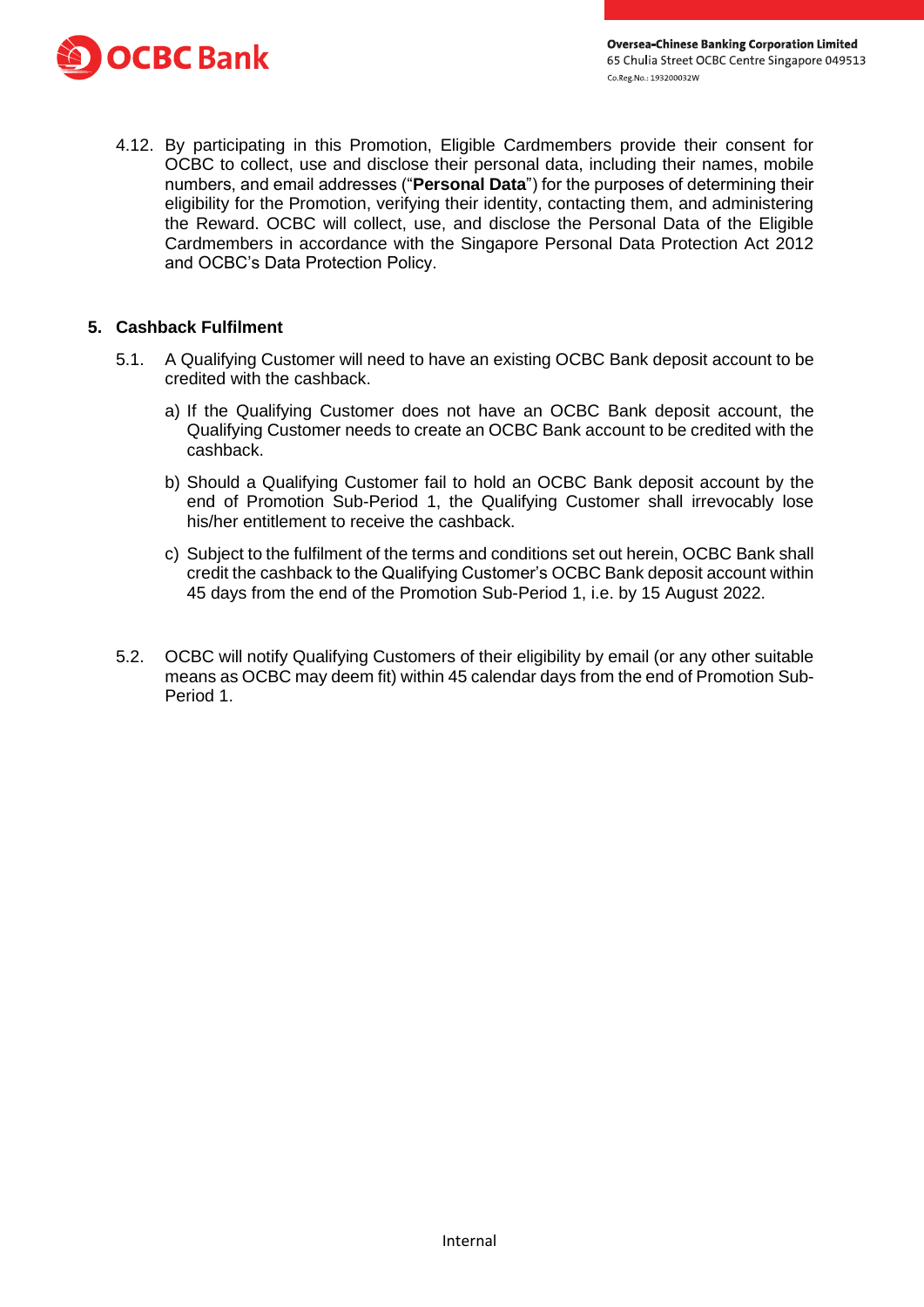

# **6. e-Voucher(s) Fulfilment**

- 6.1. A Qualifying Customer will need to have an existing **STACK** account to be credited with the e-Voucher(s).
	- a) If the Qualifying Customer does not have a STACK account, the Qualifying Customer needs to create a STACK account to be credited with the e-Voucher(s).
	- b) Should a Qualifying Customer fail to create a **STACK** account by the end of the applicable Promotion Sub-Period, the Qualifying Customer shall irrevocably lose his/her entitlement to receive the e-Voucher(s).
	- c) Subject to the fulfilment of the terms and conditions set out herein, OCBC shall credit the e-Voucher(s) to the Qualifying Customer's STACK account within 45 days from the end of the applicable Promotion Sub-Period:

| <b>Promotion Sub-Period</b>                                             | <b>Fulfilment Period</b> |
|-------------------------------------------------------------------------|--------------------------|
| Promotion Sub-Period 2: 1 <sup>st</sup> to 31 <sup>st</sup> July 2022   | By 15 September 2022     |
| Promotion Sub-Period 3: 1 <sup>st</sup> to 31 <sup>st</sup> August 2022 | By 15 October 2022       |

6.2. Qualifying Customers will need to log in to their STACK account to use and redeem the e-Voucher(s). The terms and conditions governing the use and operation of STACK accounts shall apply and can be accessed at <https://www.stackreward.com/Home/TermsOfUse>